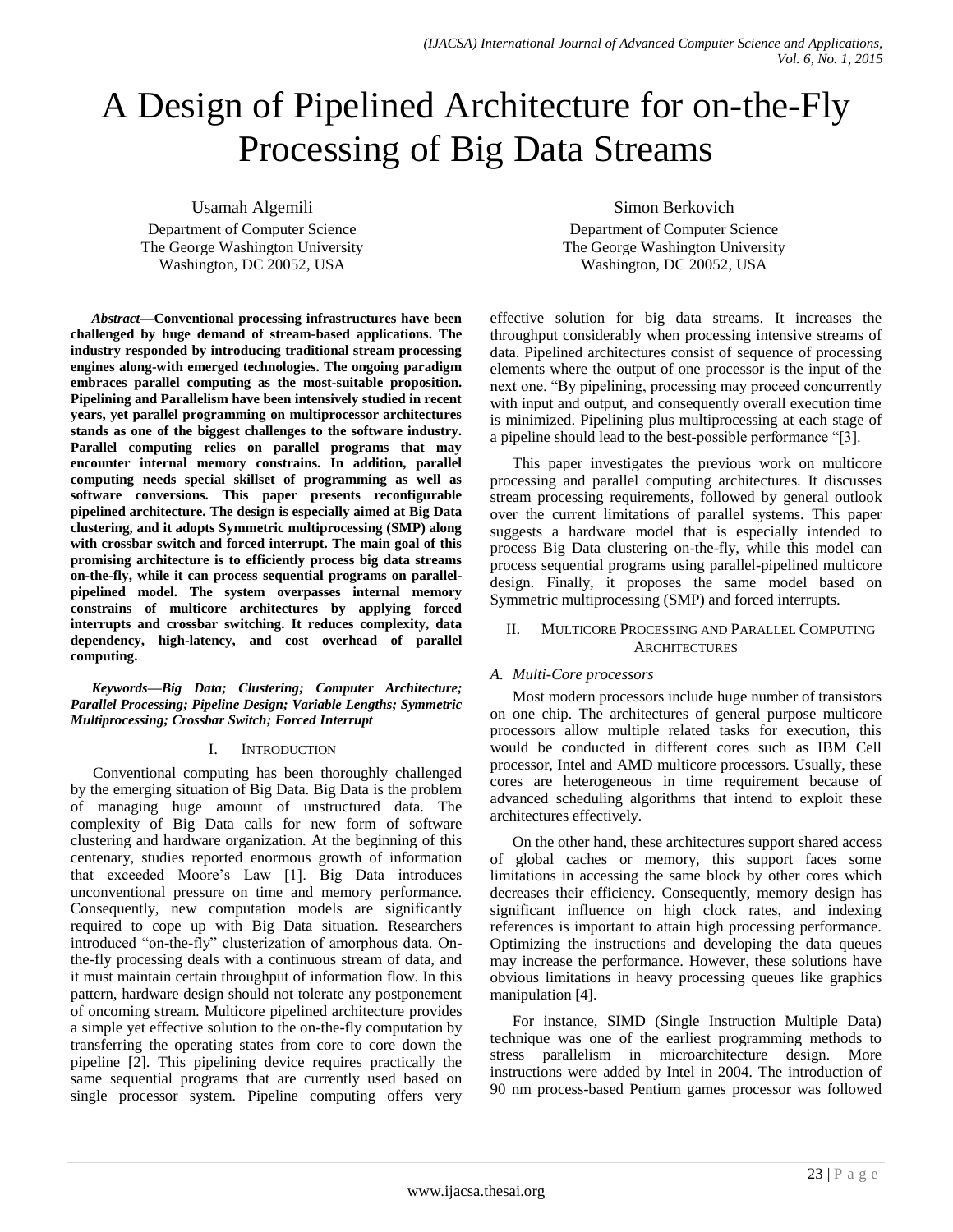by (Streaming SIMD Extensions) SSE3 and SSE4. This was to improve thread synchronization and math capabilities.

Nevertheless, computing field is extensively progressive, so conventional processors such as multicore CPUs (Central Processing Units) are replaced by power-aware multi-core CPUs coupled with GPUs (Graphics Processing units). The idea behind this new trend is to take the advantage of chip die area. This integration can increase the efficiency of SIMD, and it may provide superior environment that supports stream processing and vectorization. This approach uses large memory units and large register sets that are distributed among different levels of system hierarchy [5].

# *B. Parallel Programming Architectures*

HMPP (Hybrid Multicore Parallel Programming Environment) based on GPUs (Graphics Processing Units) can provide tremendous computing power. With current NVIDIA and AMD hardware group of graphic products, a peak performance can reach hundreds of gigaflops. GPUs designed originally for graphic cards, and it have emerged as the most powerful chip in high-performance workstations. Unlike CPUs with multicore architecture that uses two or four cores on chip, GPUs consist of manycore architecture that can run thousands of threads by hundreds of cores in parallel.

CUDA and OpenCL is a coevolved hardware/software architectures that enable HPC (High-Performance Computing). Developers were encouraged to utilize GPUs' tremendous power in computation and memory bandwidth, this by familiar programming environment -C programming language-. Apparently, the advantages of GPUs over CPUs are undoubtedly interesting. However, an application must retain certain characteristics in order to insure performance benefits: First, well-designed parallelism for massive amount of data. Second, Intensive Kernels that represent very large fraction of execution time should be computed (Amdahl's law) [6]. Third, an application that requires arithmetic intensity and density. These types of applications usually favor the use of the multicomputing units. Forth, Local memory access that is simple and regular, and it should avoid pointer tracking code. Last but not least, local memory accesses that can exploit the pipeline structure of GPU boards [7].

GPU programing mainly uses data-parallel paradigm, which frequently called stream computing. Stream computing relies on a map operation that consists of using the same computation on all elements of a stream such as arrays. Basically, a stream is one or multidimensional array with homogeneous points. Usually, parallel paradigm is based on operations such as Mapping were the map applies kernel function to all elements of stream, yet Kernel function can access elements from many input streams. Also it uses Reduction were an array of elements processes single value.

Typically, there are two types of memory-access operations that can be executed. First, gather operation which assumes kernel is able to read any element of a stream. It is usually of the form of ( $x = s1[s2[i]]$ ). Second, Scatter operation that assumes kernel is able to write any element of a stream. The form of memory operation is similar to  $\left( \frac{s1[s2[i]]}{=} \right)$ .

Previous hardware architecture of GPUs was not able to efficiently implement these operations. Luckily modern architectures have overcame this constraint, however, it should note that if  $(s2[i])$  is not permutation of  $(s1)$ , then the result of this operation is non-deterministic. For example, if  $(s2[i] =$  $s2[j] = x$ , we should consider that if ( i != j ) then ( s1[x]) will be assigned more than once in undefined order.

# *C. Systolic Arrays*

Another form of parallelism is systolic arrays, in which the data flows between processors in synchronization. Systolic arrays are specialized form of parallelism where different data may flow in different direction (down or right). Processors compute and store data independently. H. T. Kung and Charles Leiserson were the first to introduce systolic arrays in 1978 showing multiple processors in arrays connected by short buses [8]. Typically, systolic arrays use joint form of parallel computing and pipelined flow of data.

Systolic arrays miss two key features that we aim to achieve in the context of processing big data clusterization. First, Systolic arrays rely on parallel programing, and we target an architecture that would utilize sequential programs by forced interrupts. Second, each processor stores data independently of each other, which adds unfavorable dependency in case we process variable-lengths of data. Finally, the multidirectional nature of systolic arrays adds global synchronization limits due to signal delays. Running time that allows parallel overhead on several processors may exceed the ideal program running time.

# *D. Graphic Processing Units (GPUs)*

Recently, the use of modern GPU (Graphic Processing Unit) increased considerably. The GPUs have been evolving since the very first computer system placing number of key challenges that are facing programmers to fulfill future application demands and support various platforms.

These challenges such as effective use of GPU's architecture and performance increase have led to outstanding results, yet this computational advancement stimulated software engineers to formulate innovative programming techniques in order to utilize GPUs' capability.

The increasing interest of parallel software requirements heightened the need for deep analyzing and scientific comparison of software methods whether in programming or architecture. The development of GPUs' technology has led to the hope that GPUs will contribute in many applied sciences and will open a new window for continuous growth. Recently, GPUs applications are being adopted by sciences which need processing massive data sets such as physical simulations, image processing, computer vision, data mining and text processing as well as smart phones and portable devices. Consequently, multicore processors and parallel programing has become favorable topic among HPC (High-performance computing) teams [9]. Many researches have been extensively studying general purpose GPUs coupled with multicore processors; they are looking for paralleling the tasks and keeping the sequential execution to its minimum. However, the optimal use of parallelism depends on GPUs architecture.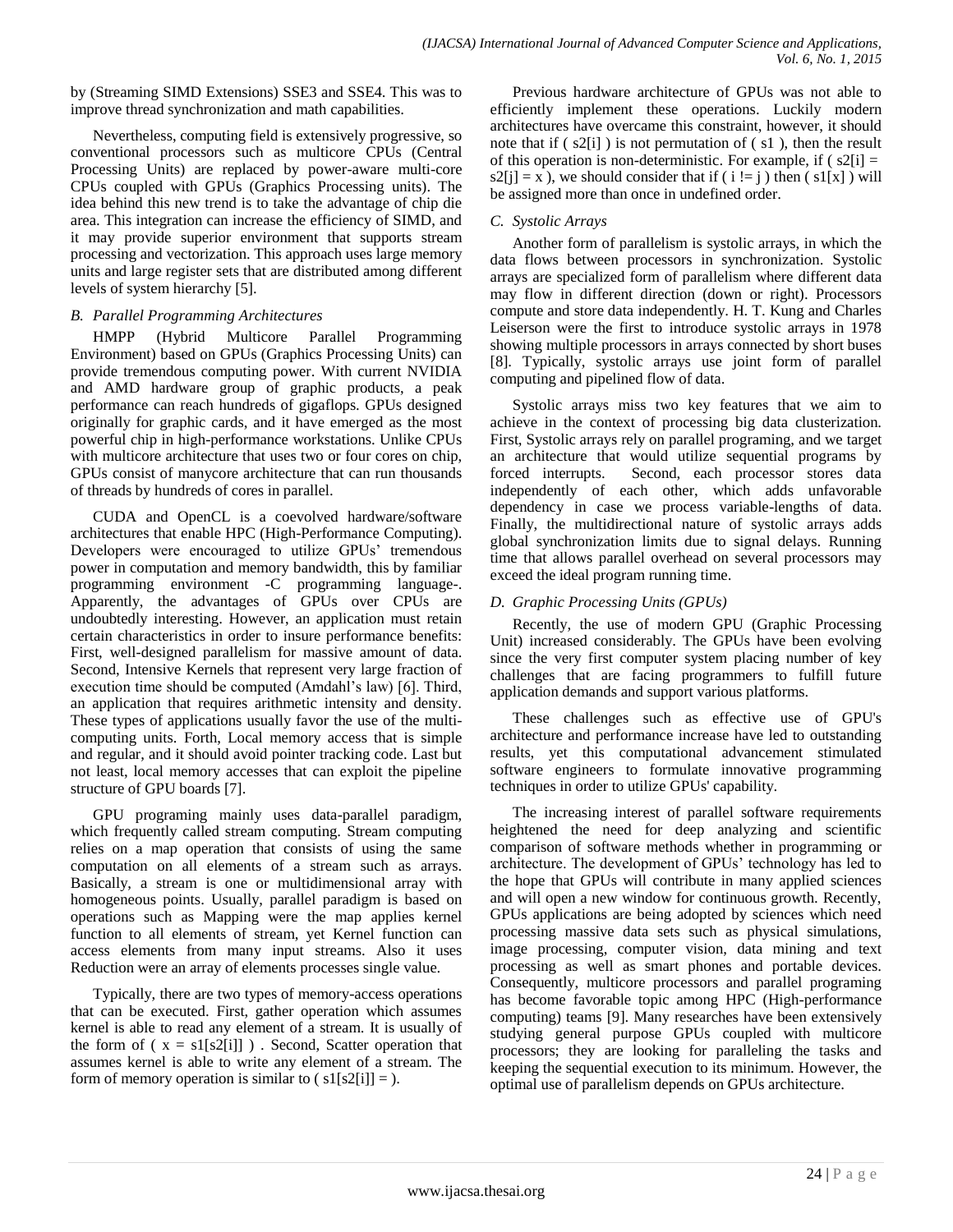#### III. PROBLEM STATEMENT AND CONTRIBUTION

#### *A. The Limitations of GPUs*

In the context of big data streams, GPUs may not provide enough main memory for large chunks of data. GPUs mitigate this problematic situation by accessing multiple GPU boards to single node. PCIe (Peripheral Component Interconnect Express) can interface with many GPU boards providing an aggregated storage. For instance, eight GPU boards that contains 6 MB of internal memory can allow up-to 48 MB of shared memory. However, this solution does not work efficiently on algorithms that requires random access to large data due to local physics and multi-access constrains. Moving the data among GPUs by high-latency PCIe bus can create huge computational intensity. The moment when algorithms get larger than internal memory of GPU, the performance of PCIe's net system decreases dramatically. In fact, transferring anything over PCIe can lower the speed twentyfold compared to onboard main memory [10].

#### *B. Parallel Programming Constrains*

Real-time processing has led to widespread use of multicore architectures. Experts toke the advantage of multiprocessors by embracing parallel programming in order to exploit parallel cores. This approach provided promising opportunities in HPC (High Performance Computing). However, it created big challenge for software industry. Most existing programming languages are designed to perform sequential execution. Parallel Programming added extra skillset requirements whereas programmers already deal with many hardware and software complications. As a result, multicore processing unit such as GPU (Graphical Processing Units) has evolved to accommodate these challenges providing welldistributed and properly managed parallel cores, yet software engineers have to place additional effort and time in developing GPU applications that adhere to the promising parallel-core architecture [11].

## *C. Contribution*

Clearly, this paradigm of parallel computing relies on parallel programming in order to utilize parallel hardware arrangement. It has memory limitation where variable lengths of Big Data streams may require processing data on-the-fly. Nevertheless, the hardware design may change this fact, and it can overcome these constrains. This paper presents a novel multicore pipelined architecture by forced interrupts. It is parallel model of computing that executes Big Data clusters on-the-fly, while it still can utilize sequential programs. Our promising architecture designed to handle variable lengths of data, and it can achieve very low-latency in time. This discourse proposes reconfigurable FPGA hardware architecture, where pipeline length can comply with Big Data clustering work-load. It provides scalable framework that can add more processing units, and it can change HW configuration according to our processing needs. The proposed hardware organization is especially aimed at Big Data clustering. It consists of three main components. First, pipelined multiprocessing elements that operates on multicore tasks in parallel. Second, sophisticated Main Memory management by crossbar switching. Third, forced-interrupt that allows conventional software programs to utilize our proposed

platform, and it may eliminate the overhead cost of parallel programming effort.

#### IV. DISCUSSION

#### *A. Multicore Pipelined Architecture for Executing Big Data Streams*

The conventional realization of parallel programming introduced three main approaches that have been used in multicore processing. First, Task Parallel that partitions input software into functions and tasks. This approach schedules each function or task onto multicore processor. Second, Data Parallel that partitions input data, then it schedules data segments onto multicore processor system. Third, Pipeline Parallel that uses elements of sequential processing capability. It decomposes a program into states then run each state simultaneously.

While the first approach requires sophisticated software development, the second method is useful for data-independent applications. These applications may require complicated modules for data-scheduling. Pipeline processing is common solution for high-intensive volumes of data; however, it is limited by the maximum length of processing stage and/or the ability for task-decomposition [2].

Multiprocessor Pipelined Architecture proposes hardware design that utilizes the benefits of these three methods in order to process Big Data streams. It uses parallel computation coupled with data-parallel method and pipeline-parallel approach. The main goal of this architecture is to progressively process incoming data flows. We determine the length of the pipeline by the size of data chunk that we receive [11]. Multiprocessor Pipelined Architecture divides the program into equal processing times by forced interrupts as it is described in [Ber90][Ber94][Ber00]. This technology has US PATENT No. 6145071. Given specific time of processing for each processor, this pattern ensures the receiving of incoming data without interruption, while it still using the conventional implementation of sequential software [12][13].

## *B. The Multiprocessor Pipelined Architecture by Forced Interrupt*

Figure 1 shows multiprocessor pipeline architecture that uses forced interrupts in order to automatically slice each program into fixed durations. Each processing cycle starts with (L) loading, (P) processing and (U) unloading. Since each cycle has fixed duration, this design performs efficiently on large volume of data with relatively small algorithms. The initial design is limited by algorithm size that requires additional round of processing.



Fig. 1. General diagram of data flow in the pipeline [12]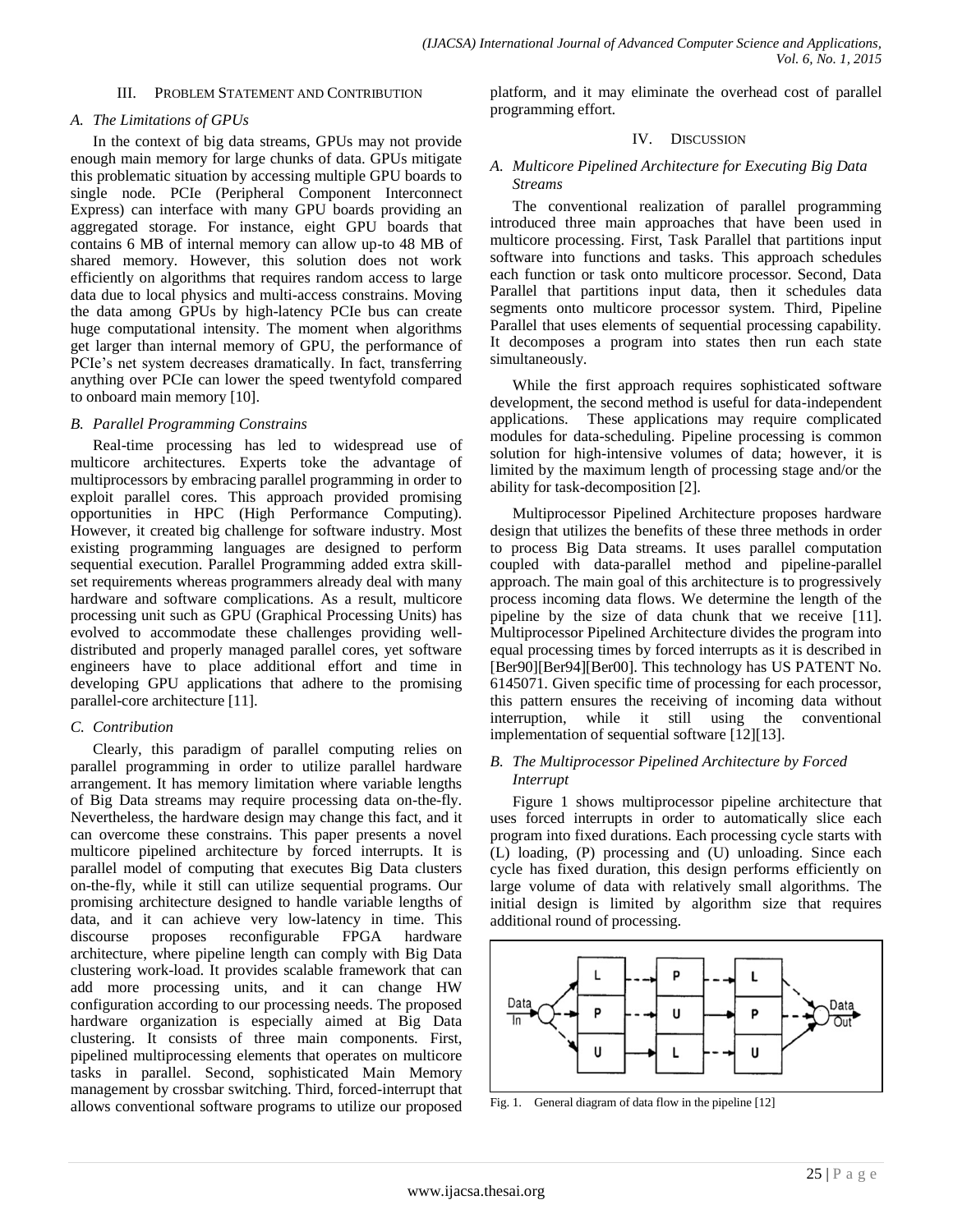Figure 2 zooms in the internal structure of each stage. Every microprocessor interacts with three memory blocks M1- M3. MPU sends addresses and control signals, while Sa1-Sa3 direct the data flow from previous stage or to the next cycle [12].



Fig. 2. Internal structure of one stage [12]

The challenges of algorithm size as well as the overhead of memory data transformation are well addressed in recent Multicore Pipeline Organization. The multicore system uses



Fig. 3. Ideal situation where the blocks are in equal size

program slicing and forced interrupts. Theoretically, it receives data, then it generates blocks of different sizes based on slice function. Figure 3 shows the ideal situation where the blocks are in equal size, and each processor would execute one block respectively. In this case, each processor executes the block with the same color timing/slicing is not a big issue. In contrast, figure 4 illustrates variable lengths processing. This situation presents data blocks that are not equal in size or processing time. Hence, we need special handling by forced interrupts and program slicing. Each processor may process certain amount of data, then it can be stopped.

The number of processors required for one block execution may vary according to data length and processing time. The multiprocessor pipeline allows an arbitrary algorithm to be performed on-the-fly on a data chunk, given a sufficient number of processors. The major condition for continual mode of stream operations – equal durations of time intervals for computations at each section of the pipeline – is realized by forced interrupts at each processing stage. Time of processing is of no significance to this design due to forced interrupt. Figure 4 shows how different processors can share processing different blocks by forced interrupts.



Fig. 4. Data blocks are not equal in size or processing time

In the context of processing Big Data clusters, memory management plays important role, and novel technology of memory and cache management is proposed. This multicore pipelined architecture provides very simple, yet, effective solution by switching the state of processors among data blocks, and it eliminates the overhead of internal-data transformation. As a result, the performance of this pipeline architecture increases significantly.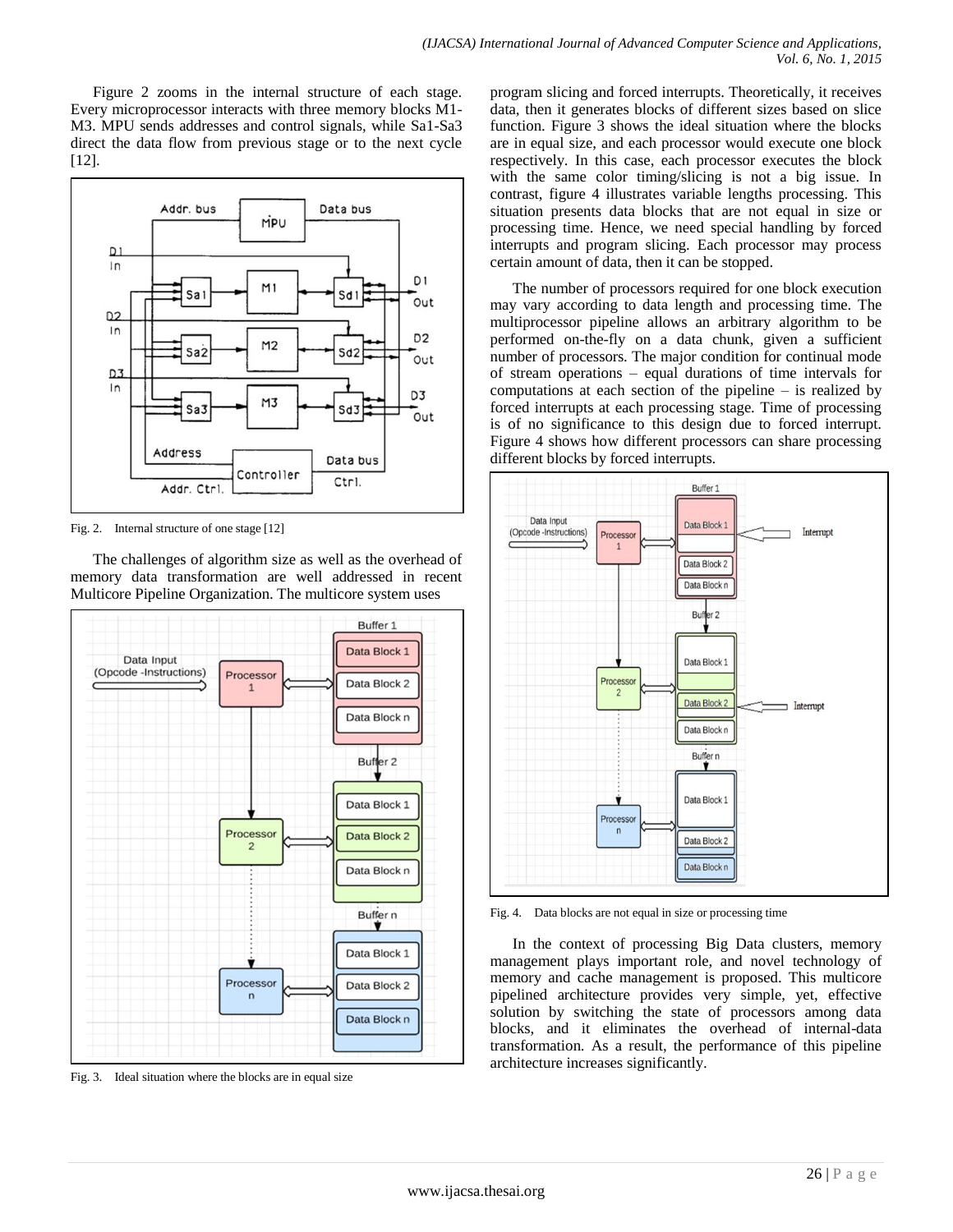# *C. Multicore Memory and Cache Architecture Based on Crossbar Switching*

This technology does not relocate memory data down the pipeline; instead, it uses crossbar switch in order to assign memory data blocks to the corresponding processor. Memory data may include program status information that allows the next processor to resume the work starting from last state. This approach has been applied on multi-memory/multi-cache design. Figure 5 illustrates the use of Crossbar Switch internally.



Fig. 5. The use of crossbar switch and shared cache management internally

This design does not assign corresponding memory for each processor; it reduces the cost of data relocation. Cache and memory can be grouped into one set, and Crossbar Switch would assign each processor to one group. The number of groups should be equal to processing elements. This



Fig. 6. Processing steps of the pipeline

P: Processor G: Memory Cache Group S: Switch

organization eliminates the cost overhead behind memory relocation as well as additional round setup as it described by forced interrupts technique. This organization replaces loading/unloading operations by switching mechanism. Theoretically, we can add as much processing elements as we need to reasonably process any given input of Big Data clusters.

Figure 6 shows the processing steps of Multicore Memory and Cache Architecture Based on Crossbar Switching. Once the data loaded in G1, the corresponding core P1 starts processing G1 data for fixed time, then crossbar switch assign the remaining data to P2. At this stage, P1 starts processing the new incoming assigned by crossbar switch [11].

# *D. New Multicore Architecture Based on Symmetric multiprocessing (SMP)*

This technology follows Symmetric multiprocessing (SMP) architecture whereas many processors can share single main memory. This approach solves the issue of algorithm size, one main memory can receive input data, and then it can assign each memory chunk to processor that would process the instruction set in fixed time. After-which it shifts to the next block of data respectively; that allow the next processor proceed operations where the previous processor stopped.

Computer cluster systems have proved the efficiency of this technique on intensive amounts of data. However, this organization works at processing level. In stream processing, data storage can add high-cost operation within processing path, hence, the system must minimize unnecessary storage operations to archive low latency. Figure 7 shows an architecture that decreases time-intensive operations by processing messages on-the-fly.

In real time situations, we try to avoid dependencies, the program must process messages in given time by timeouts during-which this architecture can proceed with partial data.

The system promotes multi-threading by allowing data partition among processing blocks without having the developer writes low-level code. That would prevent blocking external data thereby minimizing latency.

The objective of this system is to be able to efficiently process external data that can arrive in either variable-lengths, high-volumes or both. In order to achieve better performance, the system should optimize execution path, and it must minimize boundary-crossing overhead. The desired length of the pipeline must be tested with performance in mind to insure sufficient processing path while decreasing the additional cost of multi-processing passage.

Figure 7 illustrates the desired communication between each processor and main memory. This architecture provides more flexibility to add more processing unites into the pipeline sharing the same data source.

Raman and Clarkson [14] carried out interesting project that proof the efficiency of this specific type of architectures.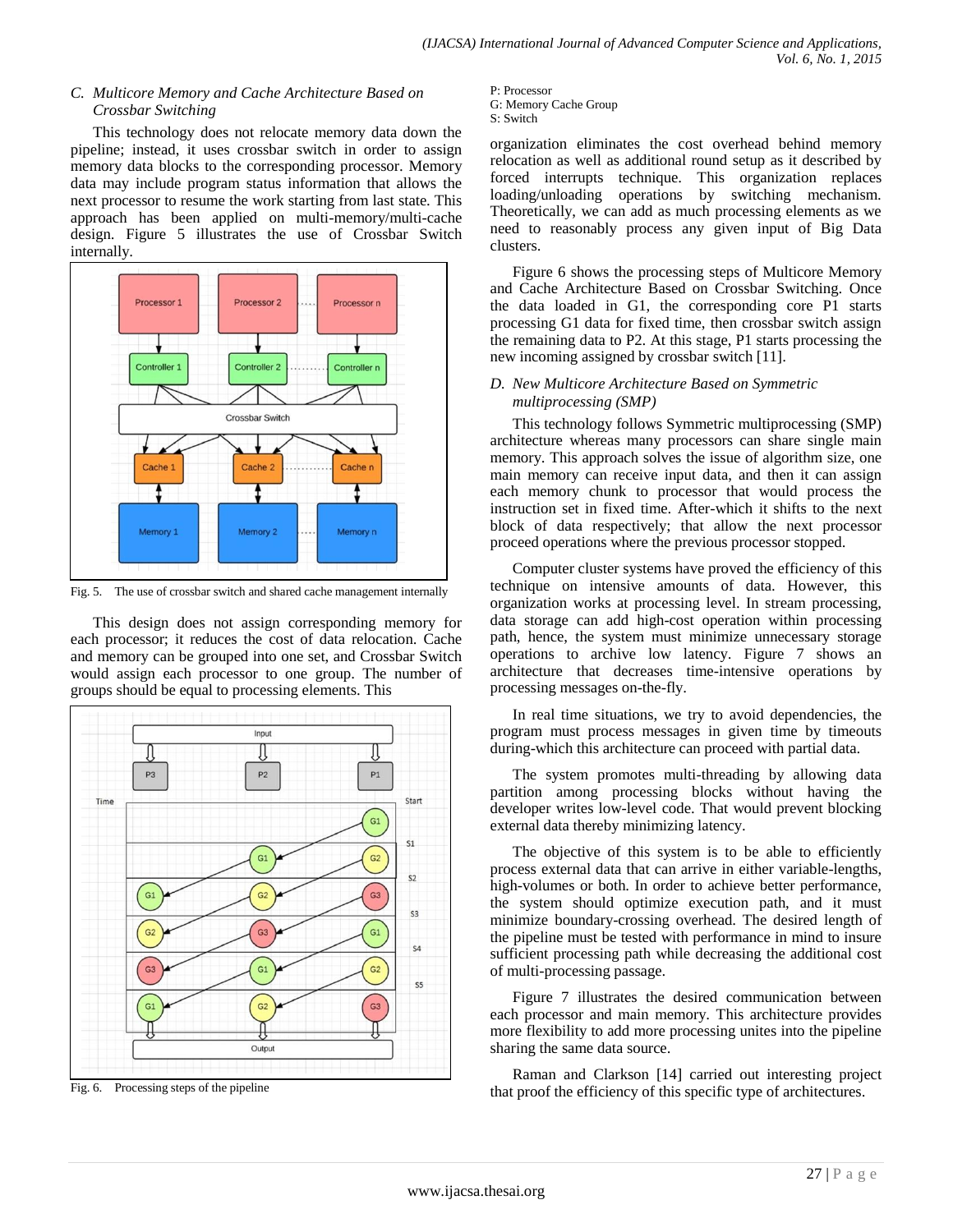Their project recognizes parallelism with non-identical processing unites. These unites can work simultaneously with one shared memory.



Fig. 7. The desired communication between each processor and main memory

Conventionally, the design of multiprocessor pipeline moves data chunks when processor loading-state changes. In contrast, this new architecture offers two advantages over conventional models. First, the data blocks does not relocate when switch operation occurs. Second, it allows other processors to load data as long it is in ideal state in order to utilize the pipeline.

## *E. Time Table and Analysis*

Table 1 demonstrates one-cycle processing throughout pipeline of three core processors. It explains how variablelengths of data blocks can be executed in different processors

TABLE I. ONE-CYCLE PROCESSING THROUGHOUT PIPELINE OF THREE CORE PROCESSORS. L: LOADING. P: PROCESSING. B: DATA BLOCK. S: **SWITCHING** 

| <b>Time</b> | <b>P1</b>   | <b>P2</b> | P <sub>3</sub> |
|-------------|-------------|-----------|----------------|
| 2           | $L-B1$      |           |                |
| В           | $P-B1$      |           |                |
| 4           | $P-B1$      |           |                |
| 5           | $S-B1$      |           |                |
| 6           | $L-B2$      | $P-B1$    |                |
| 7           | $L-B2$      | $P-B1$    |                |
| 8           | $P-B2$      | $P-B1$    |                |
| 9           | $P-B2$      | $P-B1$    |                |
| <b>10</b>   | $S-B2$      | $S-B1$    |                |
| 11          | $L-B3$      | $P-B2$    | $P-B1$         |
| 12          | $L-B3$      | $P-B2$    | $P-B1$         |
| 13          | $P-B3$      | $P-B2$    | $P-B1$         |
| 14          | <b>P-B3</b> | $P-B2$    | $P-B1$         |
| 15          | $S-B3$      | $S-B2$    | $S-B1$         |

using switching operations and forced interrupts. Switching Operations (S) and forced interrupts happen at the same time. Table 1 illustrates each data block (B) by one color throughout the pipeline. This design assure availability of processor 1 by a given input and hardware specification, and it hinders any complications behind scheduling and load balancing.

Based on multi-cycle processing, we calculate the time required to perform system operation (T). We assume that a pipeline of (n) cores would execute an operation in (C) cycles. We discretize system operations in one cycle by (D).

A typical processor may execute in time of

$$
Tc = (C) \times (D) \tag{1}
$$

Given a number of cores (n) to execute input-data on average, the number of cycles performed on each given core presented as

$$
X = C \div n \tag{2}
$$

Therefore, the time given for typical processor can be also described as

$$
Tc = (x) \times (n) \times (D)
$$
\n(3)

The length of the required pipeline (L) can be found by

$$
L = x + (n - 1) \tag{4}
$$

factored by number of cycles that are required for equal duration process (m).

$$
Lp = x + (n - 1) \times (m) \tag{5}
$$

Let us assume that the internal operations of the pipeline take  $O = Lp/m$  that is equal to

$$
x + (n - 1) \times (m) \div m \tag{6}
$$

$$
O = |x \div m| + (n - 1)
$$
\n<sup>(7)</sup>

In multicore system, switching operations can also increase system latency, and each hardware may have different switching capability. We present this overhead for each switch operation by (S). The total switch overhead expressed by

$$
Ts = (O - 1) \times (S) \tag{8}
$$

Hence, the total number of cores required to process a given data block including switching overhead expressed by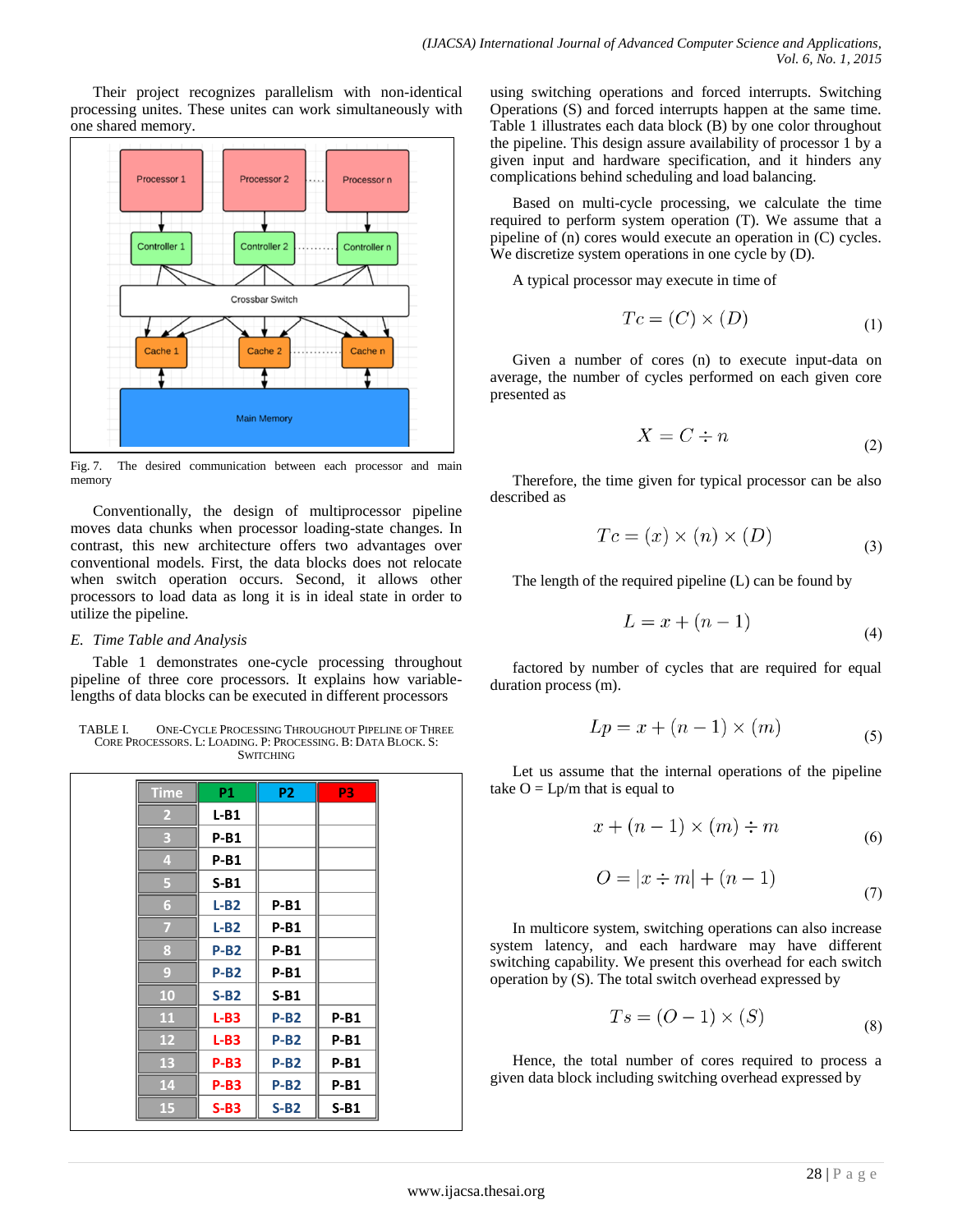$$
L = Lp + Ts \tag{9}
$$

and the time required to perform all operations described as

$$
T = (L) \times (Ts) \tag{10}
$$

This discretization allows us to estimate performance speedup of multicore parallel pipelined architecture compared to typical single core system where Improvement  $= (Tc)/T$ .

$$
Improvement =
$$
  

$$
(X \times n) \div ([X + (n - 1) \times m] + [([x/m] + n - 2)] \times S)
$$
  
(11)

# *F. Reconfigurable FPGA Design*

#### *1) Overview*

The design consists of three processing units all processors share the same AXI stream bus, each processor samples the incoming data when it receives an interrupt signal from the control unit, the output of these processors is send to a multiplexer which selects which output stream AXI bus to be used, the select for the multiplexer is also received from the control unit.

A MicroBlaze processor was chosen to collect the data from the processors; it receives no control signal from the control unit and it treats the data coming from the AXI stream bus as a data from single source.

The control unit is responsible for controlling the multiplexers at the processors input and output also it send interrupt signals for the processors to start sampling data.

#### *2) Processors*

Each processor contains the following ports:

- *a) AXI stream input*
- *b) AXI stream output.*
- *c) Interrupt input.*
- *d) Busy output.*
- *e) Offload input.*

The design consists of a finite state machine with 2 states and a 256 32-bit Ram. It stays on the first state waiting for the interrupt from the control unit, upon receiving an interrupt, the finite state machine goes to second state where it samples and stores the incoming data in the Ram. After storing 256 word, it goes to final state it enables the processor AXI stream output and reads from the Ram until it reaches final address then it goes back to first state.

#### *3) AXIS DEMUX*

The demultiplexer routes the system input stream AXI bus to any of the three processors according to the select signal it receives from the control unit. It has four main ports:

*a) One AXIS stream input.*

*b) Three AXIS stream outputs.*

This module can be removed from the design of a single AXIS data source. It is used to feed the three processors (AXIS counter for example).

# *4) AXIS DEMUX*

The AXIS multiplexer is responsible for selecting which processor output to be fed into the MicroBlaze, it receives its select input from the control unit, all parameters are adjustable However, the control sends the select signal for clock cycles which is the time required by the processor to offload the data in its Ram.

## *5) Control unit*

The control unit is responsible for synchronizing the complete design, and it shares the same data valid signal with the processors from system AXIS input bus in order to track the number of data words in the design. It consists of a finite state machine with 3 states. In the first state, it gives control signals to enable the AXIS Input and output of processor 1, and it counts the incoming data words until it reaches 256 (all parameters are configurable). After that, it go to the second state where it selects the AXI input and output of the second processor and after 256 data word it go to final state where it selects the third processor and then it return back to first state to repeat the complete process.

#### *a) Interrupt:*

The control unit can send the interrupt signal for the processor according to processing requirements, in the initial design the control unit sends the interrupt signal when the data reaches 256 word. This can be adjusted to interrupt according to any data word length or to data rate if a timer is used.

#### *G. Design performance*

This is a system designed using AXIS stream bus. Therefore all data transfer are constrained by the AXIS protocol timing performance as a result a word can be send each clock cycle in case of holding the valid signal high and sending the data each clock cycle.



Fig. 8. AXIS protocol stream bus

In this design we assumed that TVALID is set high and a new data word is available each clock therefore the design processes a data word each clock cycle.

The complete design is synthesized at 100 Mhz which is the available clock source in the FPGA Zedboard [15]. For future work, we recommend to upgrade the project to include AXI timer and embedded design to access the timer; this would